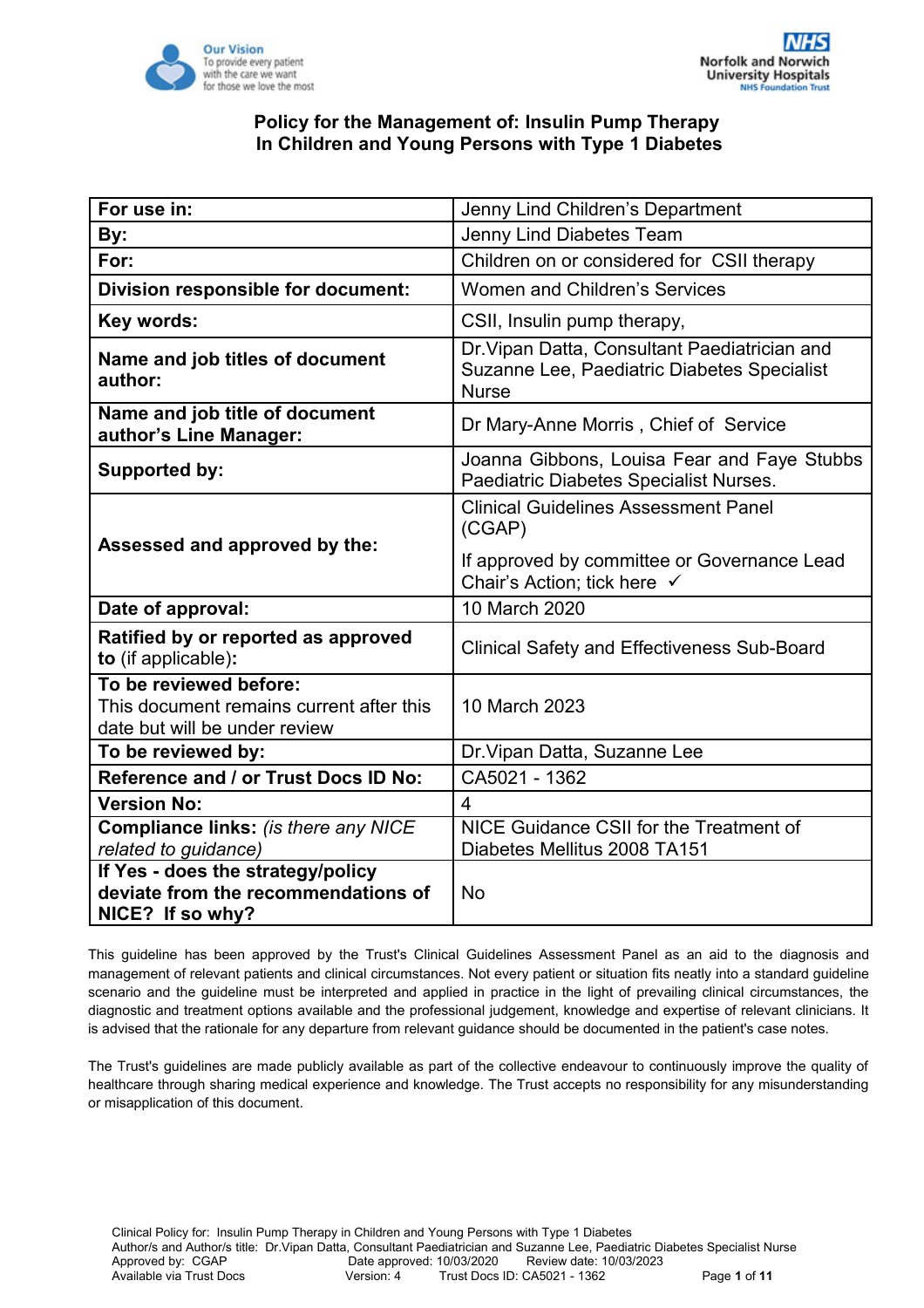

# **Trust Guideline for the Management of: Insulin Pump Therapy In Children with Type 1 Diabetes**

**Version and Document Control:**

| <b>Version</b><br><b>Number</b> | Date of<br><b>Update</b> | <b>Change Description</b>                                                                                                                                                                                                                                               | <b>Author</b>                     |
|---------------------------------|--------------------------|-------------------------------------------------------------------------------------------------------------------------------------------------------------------------------------------------------------------------------------------------------------------------|-----------------------------------|
| 4                               | 10/03/2020               | 5 - 7 day Continuous Glucose Monitoring<br>(CGM) or Libre device (14 days) may be<br>offered (subject to equipment availability) to<br>patients when deemed clinically<br>necessary/appropriate, at the time of the pump<br>start to facilitate basal rate adjustments. | Dr Vipan Datta and<br>Suzanne Lee |
|                                 |                          |                                                                                                                                                                                                                                                                         |                                   |
|                                 |                          |                                                                                                                                                                                                                                                                         |                                   |
|                                 |                          |                                                                                                                                                                                                                                                                         |                                   |

# **Introduction**

NICE has approved Insulin pump therapy (Continuous subcutaneous insulin infusion, CSII) in appropriately selected and motivated patients with Type [1](#page-1-0) Diabetes.<sup>1</sup>

# **Objective/s and Rationale**

This guideline covers the following:

- the process by which suitability for CSII will be determined
- The responsibilities of the diabetes team and families, to facilitate effective management of CSII.
- Criteria for discontinuing CSII where its use has not been effective in improving diabetes control and/or quality of life.

# **1. Eligibility for Insulin Pump Therapy**

NICE guidance<sup>1</sup> identifies that patients with Type 1 diabetes, including children, should be considered for CSII therapy where:

- <span id="page-1-0"></span>1.1 Continuous subcutaneous insulin infusion (CSII or 'insulin pump') therapy is recommended as a treatment option for adults and children 12 years and older with type 1 diabetes mellitus provided that:
	- Attempts to achieve target haemoglobin A1C (HbA1c) levels with multiple daily injections (MDIs) result in the person experiencing disabling hypoglycaemia. For the purpose of this guidance, disabling hypoglycaemia is defined as the repeated and unpredictable occurrence of hypoglycaemia that results in persistent anxiety about recurrence and is associated with a significant adverse effect on quality of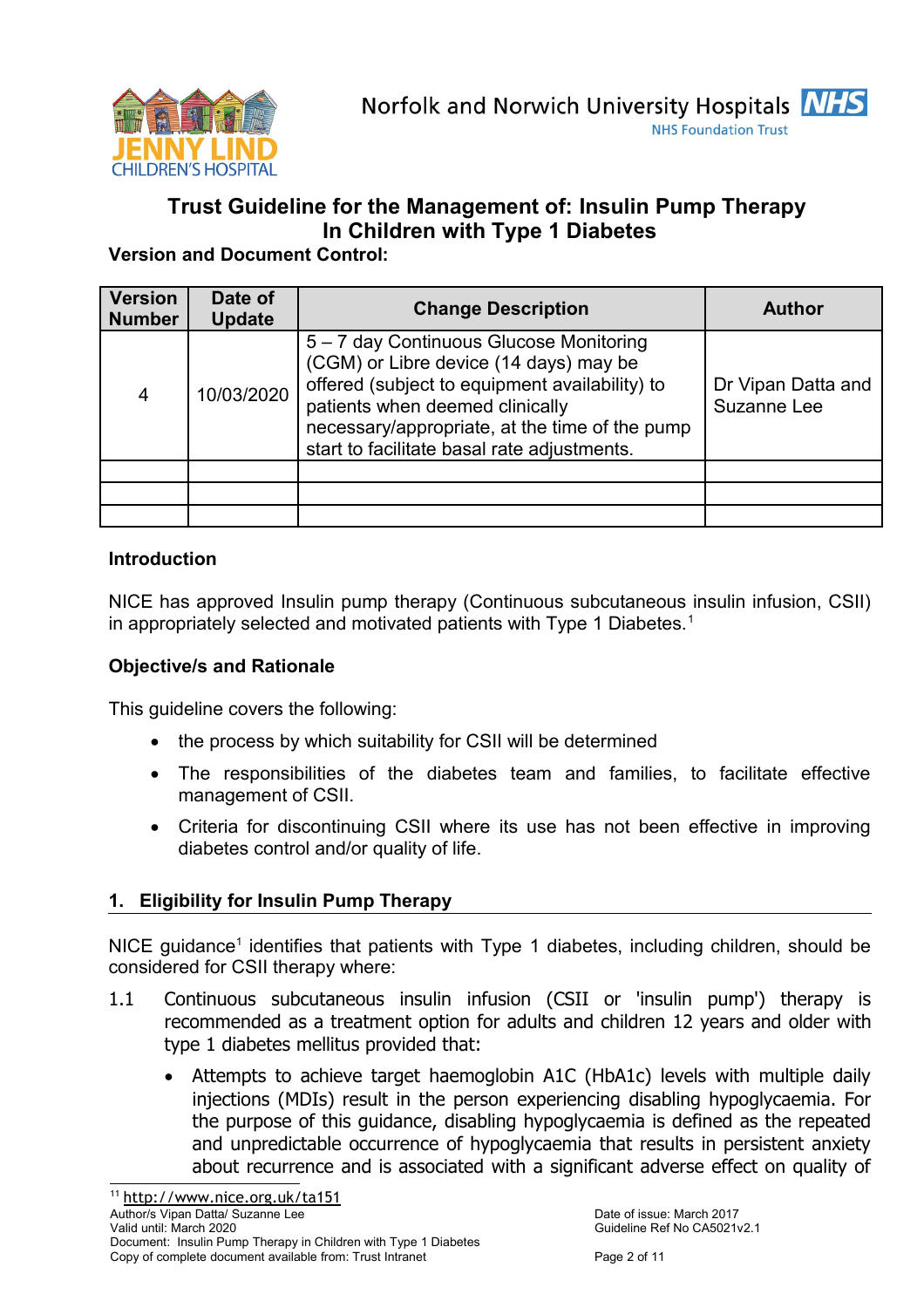life that the contract of the contract of the contract of the contract of the contract of the contract of the contract of the contract of the contract of the contract of the contract of the contract of the contract of the or

- HbA1c levels have remained high, (above 69 mmols/mol), on MDI therapy, (including, if appropriate, the use of long-acting insulin analogues) despite a high level of care.
- 1.2 CSII therapy is recommended as a treatment option for children younger than 12 years with type 1 diabetes mellitus provided that:
	- MDI therapy is considered to be impractical or inappropriate, and
	- children on insulin pumps would be expected to undergo a trial of MDI therapy between the ages of 12 and 18 y

# **2. Assessment Process**

# **Understanding pump therapy**

Children/families interested in CSII will be shown the range of clinically appropriate insulin pumps and the principles of pump therapy will be explained.

This will include a discussion about linked CGM ( CCG or Self funded ) where clinically appropriate .

They will be encouraged to access available information, including internet resources and, if desired, discussion with a family whose child is on CSII.

Parents and, where appropriate, children will be considered for CSII provided they

- Are engaged in managing their diabetes care.
- Have a good knowledge and understanding of diabetes including knowledge and management of illness ("sick-day rules"), including use of blood ketone measurement, insulin-adjustment, exercise management and problem-solving skills.
- Have knowledge of how exercise, insulin and food intake affect blood glucose levels.
- Understand the principles of Basal-bolus therapy and are proficient in carbohydrate counting (as assessed by the dietician after 3 day food diary)
- Be doing sufficient blood glucose checks ( 6-8)daily including pre meal and pre bedtime )

Teaching and support will be provided. Where appropriate this may include an inpatient admission

The diabetes team will explain:

- The limitations of CSII
- The process of selecting an appropriate insulin pump
- Training that would be provided. Including location and approximate timescale until pump start
- Expected family commitment to care including ; supporting their child in school , the circumstances when pump therapy may be discontinued and the requirement to sign written agreement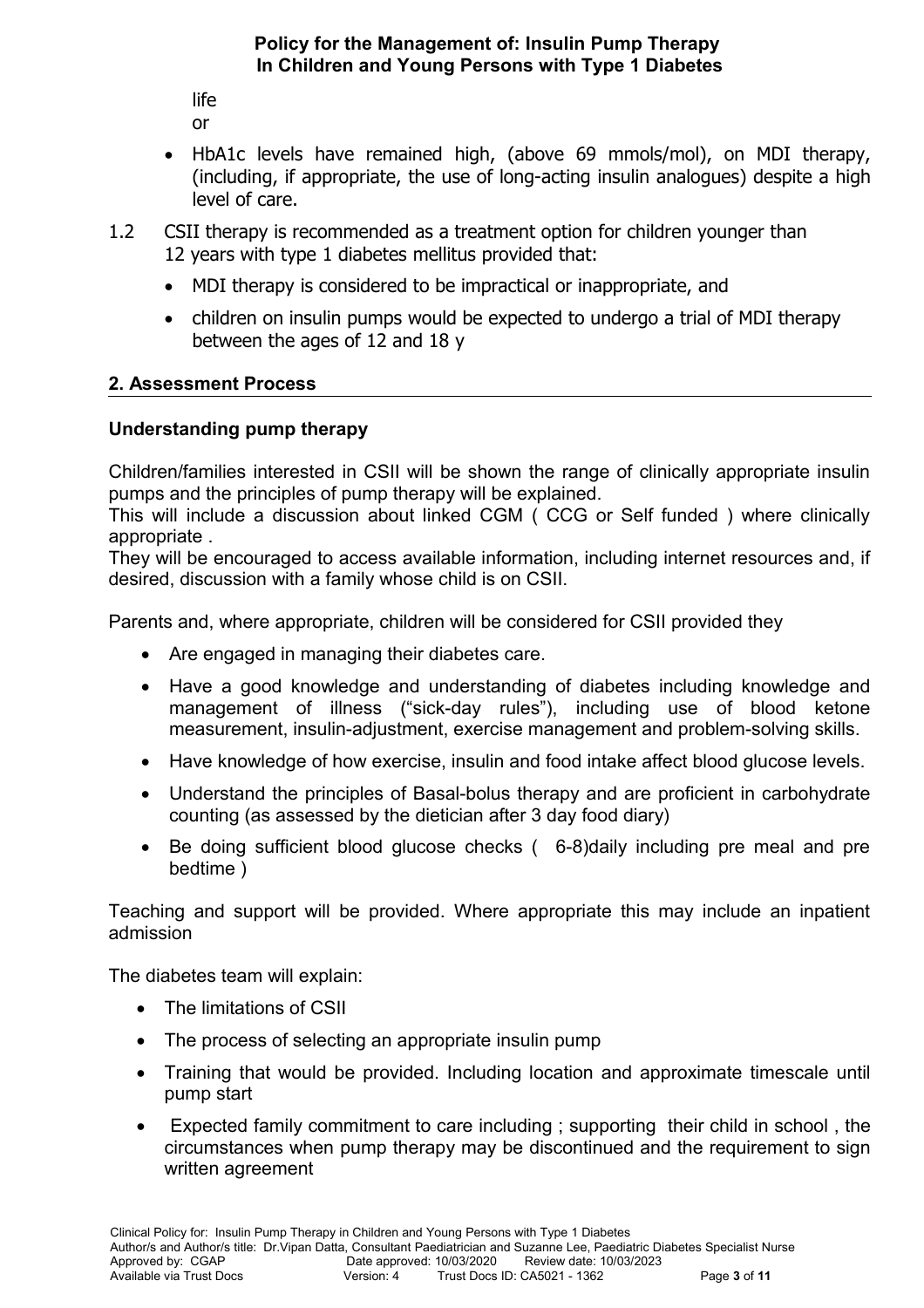### . **3. Initiation of CSII**

# **Choice of insulin pump**

The diabetes team will give information regarding the choice of insulin pump, taking into account patient/family preferences provided there are no clinical contraindications for any preferred device. This will be reviewed periodically to take account of technological developments, level of support, including training and ease of ordering and obtaining pumps and consumables.

# **Initial pump training and support**

Patients/families will attend pump training provided by a certificated pump trainer e.g. Nurse, dietician or company representative. A clinician must be present at all pump starts or upgrades. . A record of the pump start will be filed in the paper or electronic medical notes. Contact will be offered as outlined in Table 1.

# **4. On-going care**

The family will attend outpatient clinics and pump education sessions on a regular basis, including periodic refreshers facilitated by the relevant pump provider or the diabetes team

Patients/families are expected to undertake adequate (minimum 6-8 ) blood glucose checks, or replace these when clinically indicated by CGM or flash glucose levels and use these values in accordance with the device to promote glucose stability , They will undertake fasting blood glucose profiles, as directed by the diabetes team for determination of basal rates of insulin and will also periodically undertake pre- and post-prandial testing to determine appropriateness of insulin: carbohydrate ratios, and nocturnal testing (3am).

A 5-7 day Continuous Glucose Monitoring (CGM) or Libre device (14 days) may be offered( subject to equipment availability) to patients where deemed clinically necessary/appropriate, at the time of the pump start to facilitate basal rate adjustments.

Families will ensure they can administer subcutaneous insulin with an insulin pen or syringe, in the event of pump failure. Families to keep insulin pen in fridge for emergency use at all times.

### **Emergency Care**

- 24-hour medical support is provided through the Children's Assessment Unit
- Technical help for pump users is provided by company help lines
- Children and families have normal access to advice via telephone, email, fax etc., during office hours
- Open access follow-up is provided in the DSN-led Intensive Treatment Clinic

### **Support for CSII in schools**

School staff will be given appropriate training to support the young person in school. Parents should be able to offer a period of supervised support for the staff if this is required. A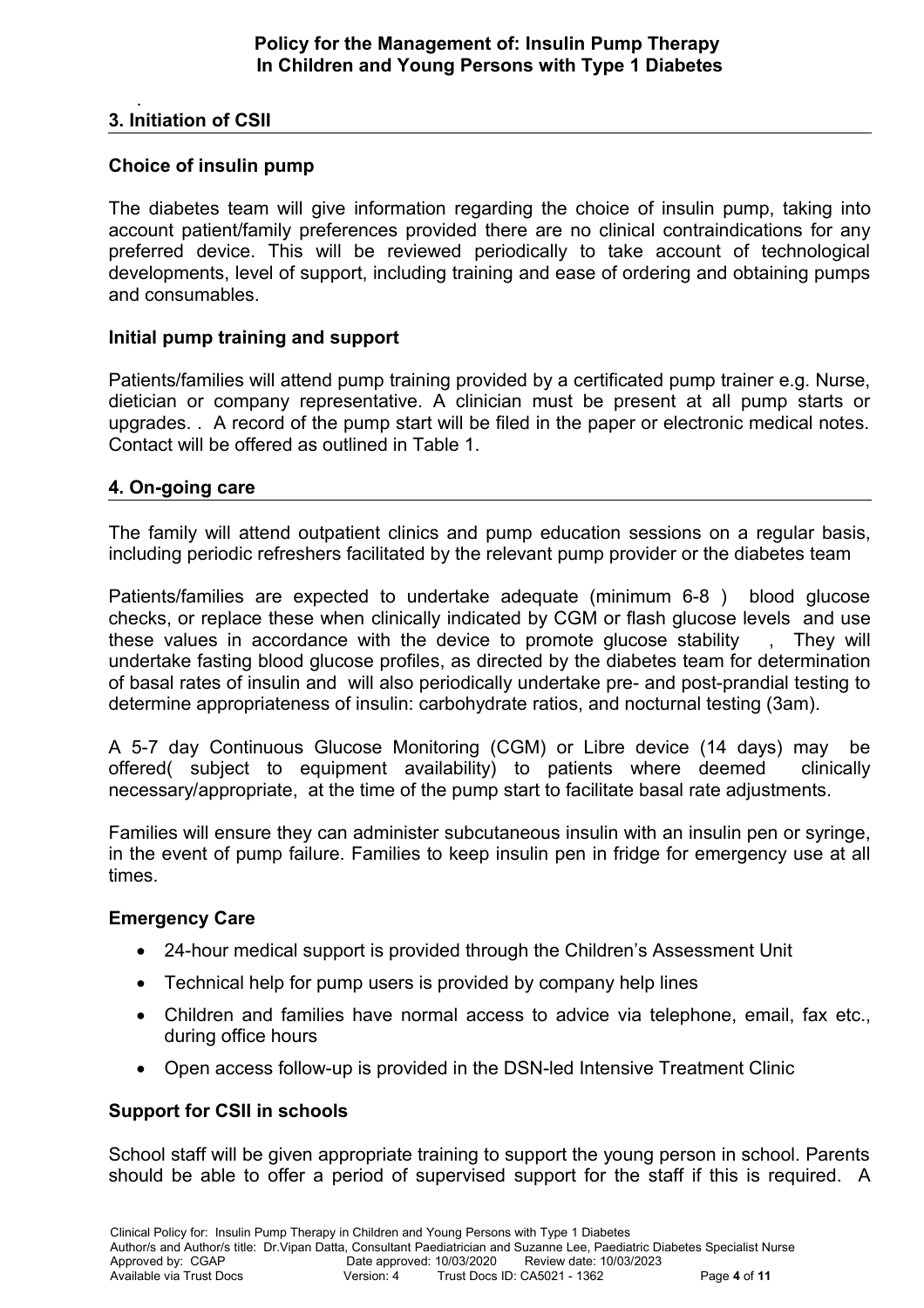similar commitment is required for the support of children whilst they are at nursery, with relatives, carers or otherwise away from home. Training may be undertaken by parents or the diabetes team.

Older children may be able to generally manage their pump independently, but still require the support from school staff in some situations. All children with diabetes will be provided with a care plan for school which is agreed between Parents, the school and the healthcare team.

### **Transition to adult care**

Patients starting on pump therapy or upgrading their pump after the age of 16 years should have their care-needs assessed collaboratively with the paediatric and adult teams and the patient level of knowledge assessed to ensure they can manage their care and the device primarily independent of parental support .

### **5. Discontinuation of CSII**

The Children's Diabetes Team will periodically assess the appropriateness of continuing with pump therapy, depending on adherence to necessary minimum standards of care. Where necessary, the team will make a recommendation to withdraw pump therapy.

# **Criteria for discontinuing CSII**

- Patient/family choice
- Recurrent site problems leading to infection skin trauma, or allergic reaction.
- Psychological distress, despite appropriate support and advice
- Family/personal difficulties in providing safe pump management, or inability to ensure safe pump management (e.g. at school)
- Inadequate self-care
	- o inadequate blood glucose checks
	- o Failure to respond to hyperglycaemia with appropriate blood and/or ketone testing, subcutaneous insulin administration and/or replacement of the insulin infusion set.
	- $\circ$  Failure to manage carbohydrate intake with appropriate insulin administration
	- o Non-adherence with recommended care and/or clinic or other appointments including education.
	- o Misuse of equipment
- Severe adverse events (e.g. episode of diabetic Ketoacidosis, insulin overdose, intentional non-administration of insulin)
- Failure to improve glycaemic control as assessed by HbA1c or episodes of severe hypoglycaemia, despite all efforts of the diabetes team and patient/family.

Except where it is the patient/family's choice to discontinue therapy or it is considered a risk to the patients immediate safety to continue on the pump, the Diabetes team will address the areas of concern with the patient/family, and an agreed care plan will be drawn up in conjunction with the patient/family. Appropriate additional support and education will be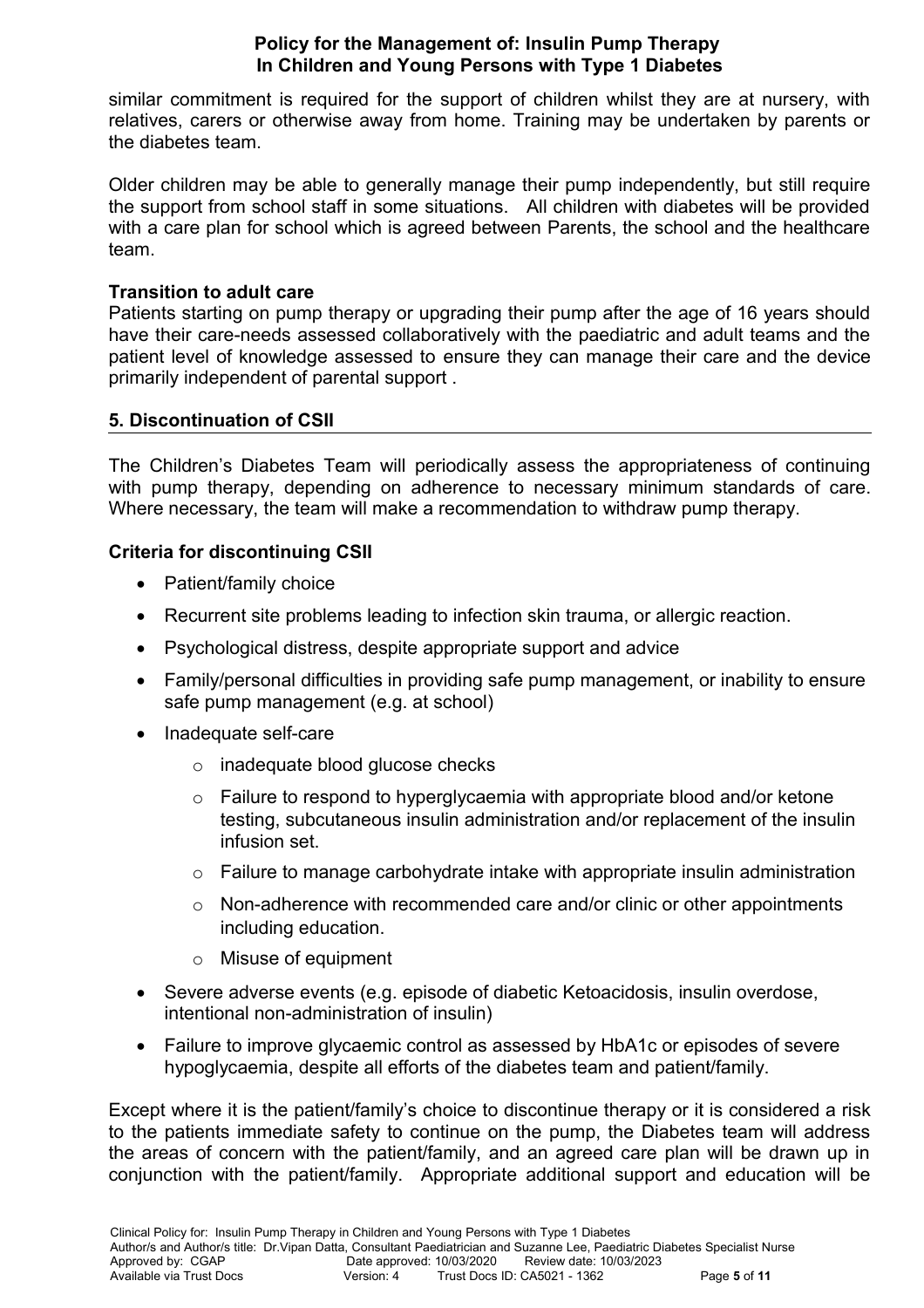provided. Failure to agree a care plan will lead to a recommendation to discontinue insulin pump therapy.

Where it proves impossible to effect satisfactory standards of care or control, despite an agreed care plan, which may include the option of a pump holiday , , within a reasonable period of time ( eg 3-6 months), then the patient/family will be advised of the decision to discontinue insulin pump therapy . Re starting pump may be considered ( after agreement by MDT) if child / family engages appropriately and diabetes control improves in the future

See table 1 for summary of process of pump assessment, initiation and on-going support.

|                             |         | <b>Summary of Process</b>                                                                                |
|-----------------------------|---------|----------------------------------------------------------------------------------------------------------|
|                             |         | MDT discussion and decision regarding patient suitability and                                            |
|                             |         | agreement to proceed.                                                                                    |
|                             |         | Appointment for discussion of pump pathway with patients and<br>$\bullet$<br>discussion re pump model    |
|                             |         | Consider team capacity to undertake pump start and follow up<br>$\bullet$                                |
|                             |         | Calculate pump doses from basal bolus TTD.<br>$\bullet$                                                  |
|                             |         | Trial of pump may be considered if appropriate and can be<br>٠                                           |
| Pre-pump                    |         | supported by company                                                                                     |
| Assessment                  |         | Order supplies<br>$\bullet$                                                                              |
|                             |         | Sign written agreement<br>$\bullet$                                                                      |
|                             |         | Undertake initial pump training<br>٠                                                                     |
|                             |         | Arrangement of clinic (keyworker or consultant led)<br>$\bullet$                                         |
|                             |         | appointments. Offer at least two clinic appointments within first                                        |
|                             |         | three weeks and two further appointment within the following six                                         |
|                             |         | weeks                                                                                                    |
|                             |         | Pump set up and usage including use of software<br>$\bullet$                                             |
|                             |         | Calculation of insulin basal rates, carbohydrate ratios and<br>$\bullet$                                 |
|                             |         | correction factor                                                                                        |
|                             |         | Hypo/hyper management<br>$\bullet$                                                                       |
|                             | Day 1   | Use of temporary basal rates                                                                             |
| <b>Initial Pump</b>         |         | How to wear the pump / cannula insertion<br>Insertion of sensor and Using Libre or CGM (where clinically |
| Training & Pump             |         | relevant).                                                                                               |
| <b>Start</b>                |         | Emergency clinical contact details and technical support/ re-                                            |
|                             |         | ordering details                                                                                         |
| [See Appendix               |         | Trouble-shooting<br>$\bullet$                                                                            |
| 2: Record of<br>Pump Start] |         | Exercise management<br>$\bullet$                                                                         |
|                             |         | Fasting checks<br>$\bullet$                                                                              |
|                             | First   | Sick-day rules                                                                                           |
|                             | week    | Pump failure                                                                                             |
|                             |         | Reversion to MDI<br>$\bullet$                                                                            |
|                             |         | School care planning / staff training arrangements                                                       |
|                             |         | Offer daily contact by phone / text/ email or face to face                                               |
| <b>Initial Support</b>      |         | phone, text, email or face to face contact to "fine tune" pump<br>$\bullet$                              |
|                             | First 2 | settings                                                                                                 |
|                             | weeks   | Managing hypo- and hyperglycaemia<br>$\bullet$                                                           |
|                             |         | Pre- and post-meal glucose testing                                                                       |
|                             |         | Fasting routine in order to adjust basal rates<br>٠                                                      |
|                             | 4 weeks | Review of glycaemic control and pump settings<br>$\bullet$                                               |
|                             |         | Infusion sites                                                                                           |
|                             |         | Dietary review                                                                                           |

| Table 1. Summary of initiation of pump and post pump start support |  |  |  |  |  |
|--------------------------------------------------------------------|--|--|--|--|--|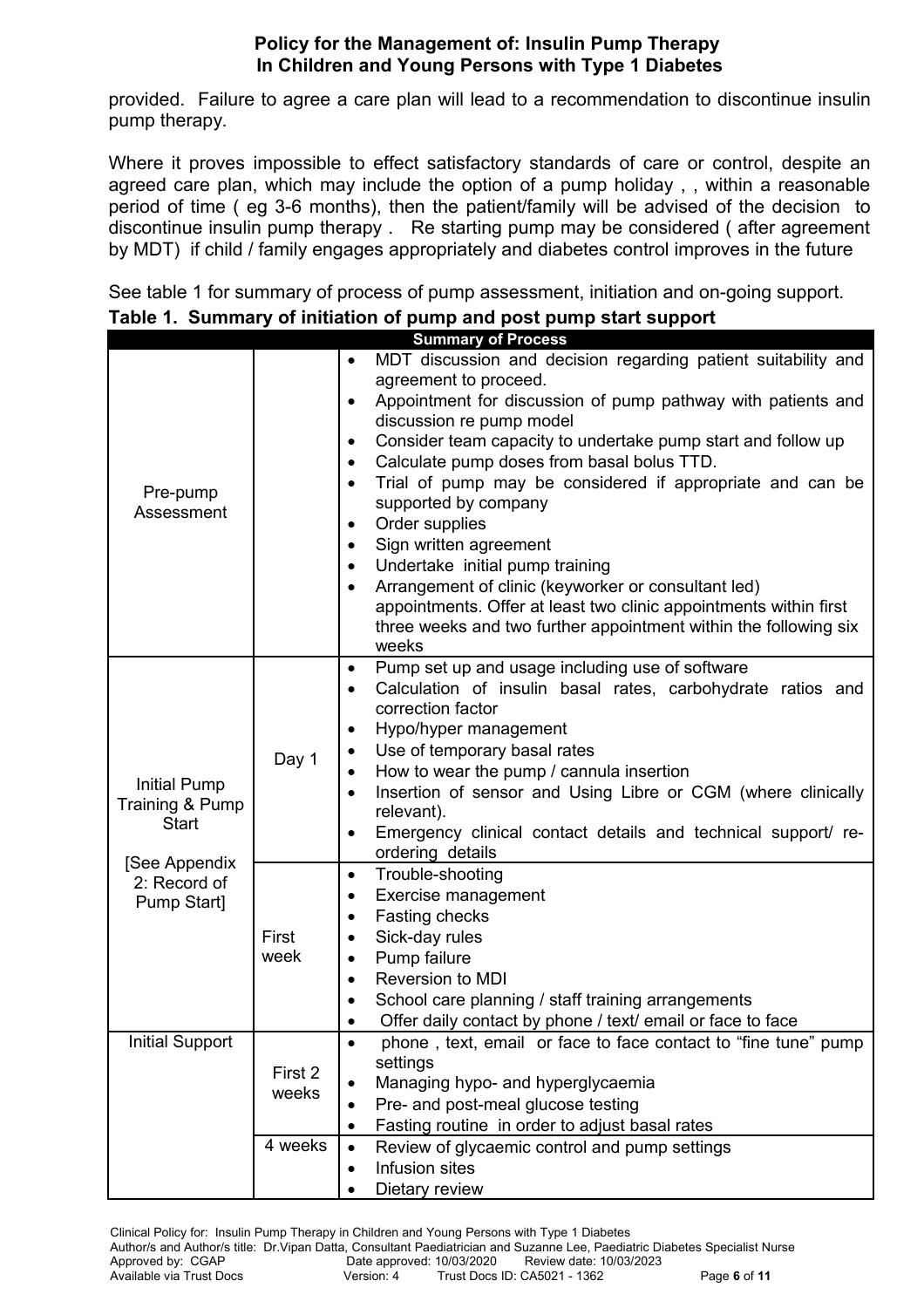|                 |           |           | Problem-solving                                                                                                 |
|-----------------|-----------|-----------|-----------------------------------------------------------------------------------------------------------------|
|                 |           |           | HbA1c                                                                                                           |
|                 |           | ٠         | Nurse-led/ dietician clinic support or telephone / email support<br>as required                                 |
| Ongoing support |           | $\bullet$ | Adherence to safe pump care (adequate glucose checks,<br>cannula changes, responding to hyperglycaemia, fasting |
|                 |           |           | Fasting checks in order to adjust basal rates                                                                   |
|                 |           |           | Refresh knowledge & skills                                                                                      |
| Transition      | Age $16+$ |           | Adherence to safe pump care                                                                                     |
|                 |           |           | Transfer to adult physician by mutual agreement                                                                 |



# Norfolk and Norwich University Hospitals NHS

**NHS Foundation Trust** 

# **Appendix 1: Patient Agreement Form for CSII**

**Paediatric Diabetes** Jenny Lind Children's Department Norfolk & Norwich University Hospital Colney Lane Norwich NR4 7UY

### **Patient/Parental Agreement for Continuous Subcutaneous Insulin Therapy (Pump Therapy)**

I…………………………………………..understand that the insulin pump I am being given to manage my/ my child's Diabetes is funded by , and remains the property of the NHS.

NHS funding for pump therapy is given providing the criteria in the NICE 2015 [NG18} guideline are met, with the aim to achieve and maintain safe and effective diabetes care. A copy of this guideline is available on request.

I understand that non-attendance of appointments and/ or not following clinical advice about my/ my child's diabetes care could result in this funding being withdrawn.

This may include not using the pump functions safely or correctly and / or not checking blood glucose the required number of times per day e.g. a minimum of 6-8 checks per day . In these circumstances I agree I/we will return the insulin pump. (Flash or CGM glucose readings may be used where clinically indicated).

I acknowledge that while we have the insulin pump we are responsible for its condition and will provide insurance against accidental damage or loss, including holiday insurance.

Patient……………………………………………………………..

Date of Birth *(dd/mm/yyyy)*…………………………………………

Signed (Parent)…………………………………………………...

Date *(dd/mm/yyyy)*…………………………………………………..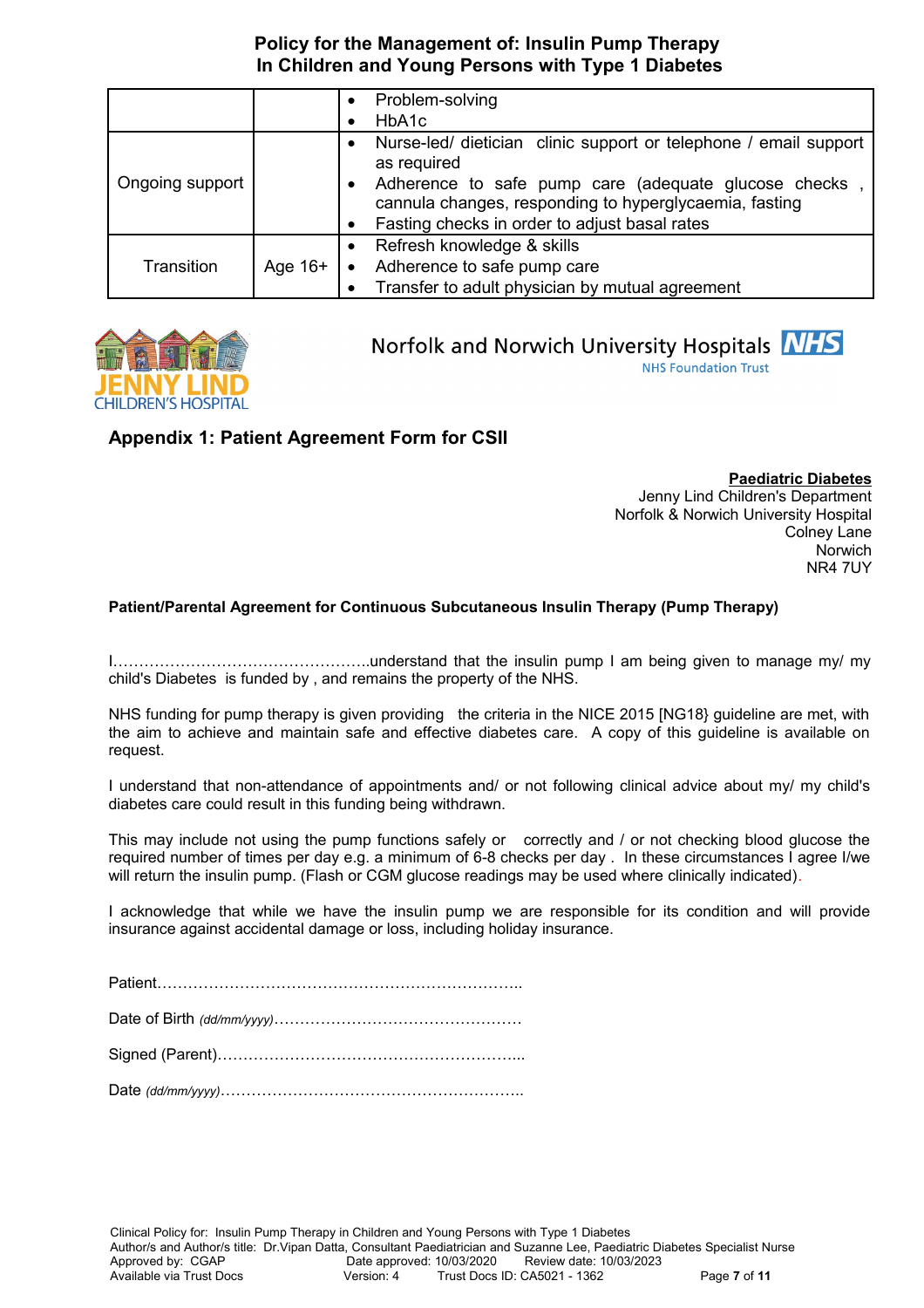**Paediatric Diabetes:** 

Jenny Lind Children's Department, Norfolk & Norwich University Hospital, Colney Lane, Norwich, NR4 7UY

#### **Diabetes Consultants:** Dr Jo-Anne Veltman

Dr Vipan Datta Suzanne Lee Suzanne Lee Suzanne Lee Suzanne Lee Suzanne Lee Suzanne Lee Suzanne Lee Suzanne Lee [vipan.datta@nnuh.nhs.uk](mailto:vipan.datta@nnuh.nhs.uk) Jo Gibbons Jo Gibbons Jo Gibbons Jo Gibbons Jo Gibbons Jo Gibbons Jo Gibbons Jo Gibbons **CHILDREN'S HOSPITAL** Dr Emma Webb Emma.webb@nnuh.nhs.uk

Dr Ravi Alanoor **Email:** [pdsn@nnuh.nhs.uk](mailto:pdsn@nnuh.nhs.uk)

**Consultant Clinical Psychologist:** [lucy.findlay@nnuh.nhs.uk](mailto:lucy.findlay@nnuh.nhs.uk) Children's Assessment Unit<br>Dr Jo Derislev Tel: 01603 289774 Secretary: Linda Fish Email: [linda.fish@nnuh.nhs.uk](mailto:linda.fish@nnuh.nhs.uk) **Appointments:**  Tel: 01603 287545 Tel: 01603 286557

**Paediatric Diabetes Specialist Nurses:**

(speciality doctor)

# Joranne.veltman@nnuh.nhs.uk

**Secretaries:** Caron Leftley

Tel: 01603 286357 Fax: 01603 286318 [caron.leftley@nnuh.nhs.uk](mailto:caron.leftley@nnuh.nhs.uk) Tel: 01603 287504

Ravi.alanoor.nnuh.nhs.uk **Paediatric Diabetes Specialist Dietitians:** Lucy Findlay **In an emergency contact the** 

Faye Stubbs

Tel: 01603 289774

**Patient/Parental Agreement for Continuous Subcutaneous Insulin Therapy (Pump Therapy)**

| <b>Patient's name</b>                                 |  |
|-------------------------------------------------------|--|
| <b>Consultant name</b>                                |  |
| Unit/Hospital number                                  |  |
| <b>Paediatric diabetes</b><br>specialist nurse (PDSN) |  |

| Indication for treatment aged <12 years                                                                       |  |
|---------------------------------------------------------------------------------------------------------------|--|
| MDI therapy is considered to be impractical or inappropriate                                                  |  |
| Attempts to achieve target HbA1c levels with multiple daily injections<br>results in disabling hypoglycaemia. |  |
| HbA1c remains high (69 mmol/mol or above) on MDI therapy.                                                     |  |

# **Indication for treatment aged >12 years**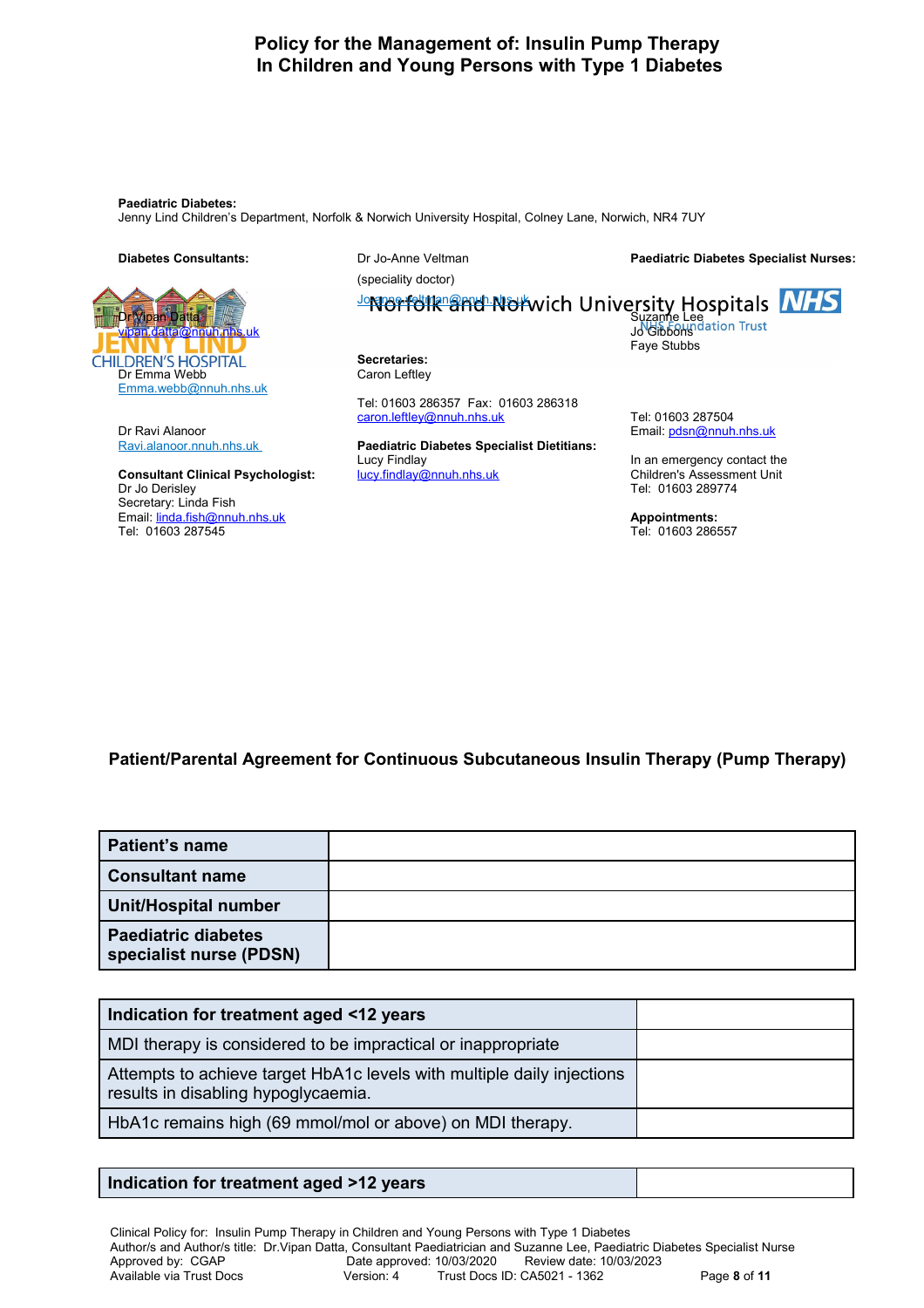| Attempts to achieve target HbA1c levels with multiple daily injections<br>results in disabling hypoglycaemia. |  |
|---------------------------------------------------------------------------------------------------------------|--|
| HbA1c remains high (69 mmol/mol or above) on MDI therapy.                                                     |  |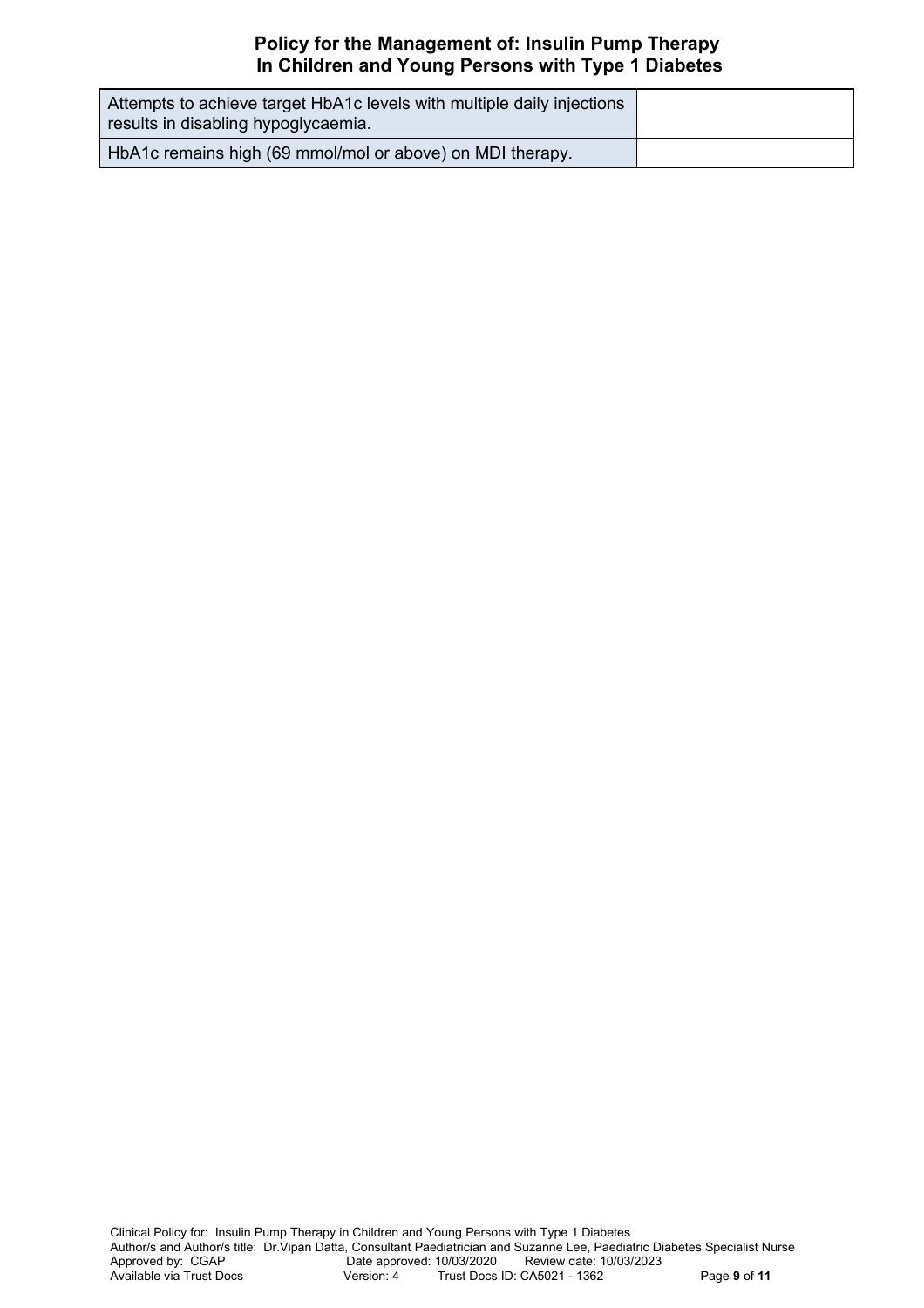You have been given an Insulin pump and the Diabetes Team expect you to take responsibility for using it correctly.

### **I/We agree to:**

- Attend the recommended pump training with annual education updates
- Perform a minimum of 6-8 glucose checks/day and to enter these values into the pump.
- Attend appointments regularly
- Attend the annual dietetic review
- Have a trial off the insulin pump between the ages of 12 and 18 years

### **I/We understand that the pump may no longer be provided if:**

- Blood glucose tests are carried out less than six times per day
- I do not attend appointments including the annual dietetic review
- Appropriate actions, as advised by the diabetes team are not carried out.
- In children aged >12 years the results below have not been achieved by the six-month review or improvement is not maintained at each annual review.
	- o Improved hypo awareness
	- o A reduction in the number of hypoglycaemic events
	- o HbA1C remains high (that is, at 8.5% [69 mmol/mol] or above)
- Any decision to stop pump therapy will only be made after team discussion involving the child / young person's consultant and keyworker and a dietician.

### **In these circumstances I agree I will return the insulin pump.**

I…………………………………………..understand that the insulin pump I am being given to manage my/ my child's Diabetes is funded by , and remains the property of the NHS. NHS funding for pump therapy is given providing the criteria in the NICE 2015 [NG18} guideline are met, with the aim to achieve and maintain safe and effective diabetes care. A copy of this guideline is available on request.

I acknowledge that while we have the insulin pump we are responsible for its condition and will provide insurance against accidental damage or loss, including holiday insurance.

I have been given and have signed the data sharing information form to enable the pump company to supply pump consumables.